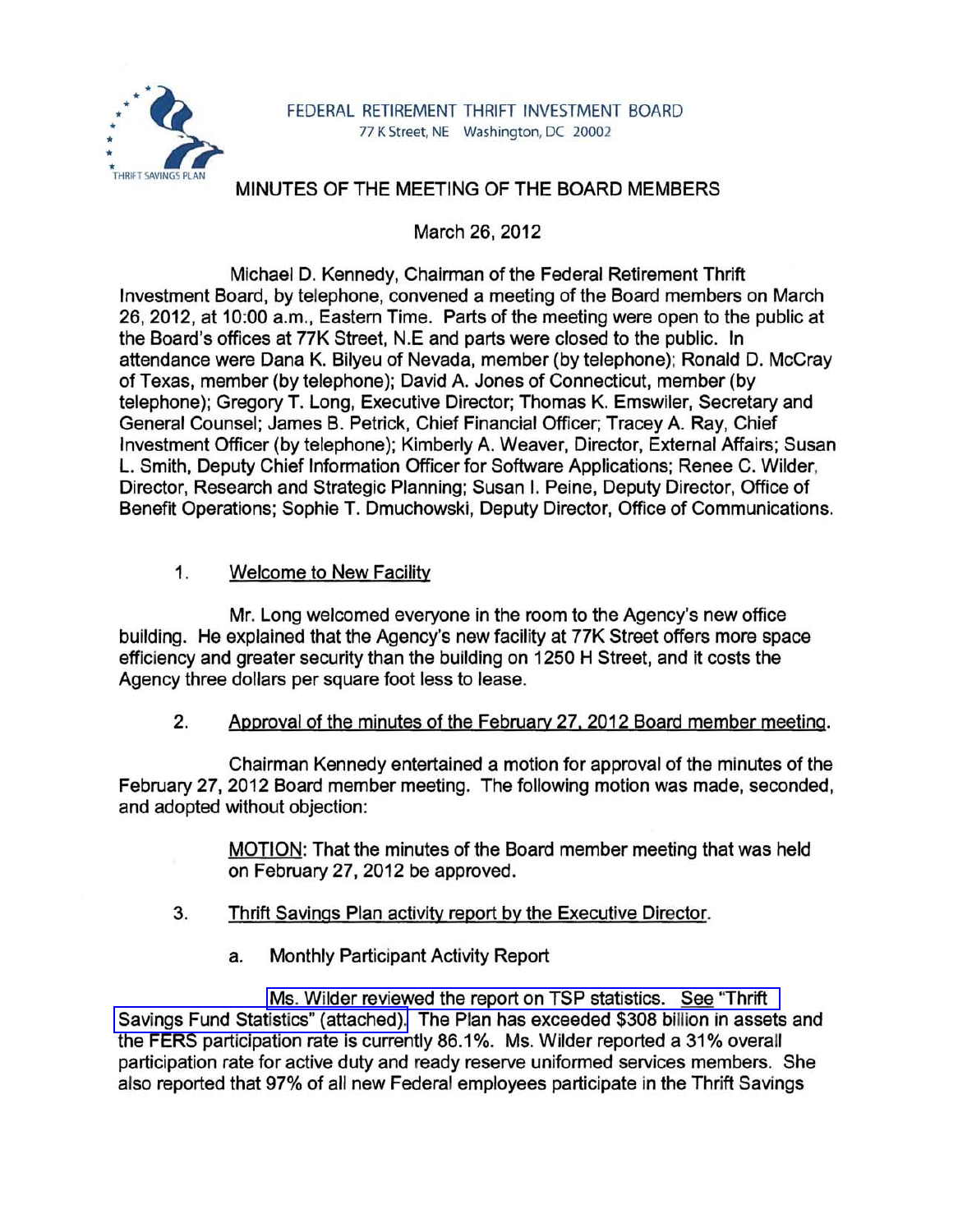Plan because they made a contribution election or because they chose not to opt out of automatic enrollment. Mr. Long explained that the TSP's FERS participation rate is slowly increasing as new employees are automatically enrolled.

b. Monthly Investment Performance Report

 $q\bar{q}$ 

[Ms. Ray reviewed the fund performance memorandum, entitled](www.frtib.gov/pdf/minutes/MM-2012Mar-Att2.pdf)  "February 2012 Performance Review - [G, F, C, S, I, and L Funds" \(attached\).](www.frtib.gov/pdf/minutes/MM-2012Mar-Att2.pdf) She noted that the International Fund had a tracking error of negative 0.60 basis points because of a fair valuation assessment that occurred at the end of the month. This tracking error should reverse itself at the end of the month unless there is another fair valuation.

The F Fund trading costs are 10.9 basis points. That is still relatively high, but it is lower than it was in January because liquidity in the markets is increasing. Mr. Jones asked Ms. Ray to explain why trading costs in the S Fund are negative. Ms. Ray explained that negative trading costs occur when a trade is executed at better than the closing price.

The G Fund rate went up to 1.58%. Ms. Ray predicts that the G Fund rate will increase again in April because the 10 yearT-note rate has increased. Ms. Ray also noted that participants have transferred over \$2 billion out of the G Fund so far this year.

All of the stock funds are up two months in a row for the first time since 2010. So far in March, the S fund is up 1.96% and the C Fund is up 2.43%. Year-to-date, the I Fund is up almost 11%, the C Fund is up a little more than 11%, and the S Fund is up 14%.

c. Legislative Report

Ms. Weaver reported that the Senate Transportation Bill (S. 1813), which contains the provision clarifying that the IRS can levy TSP accounts, passed on March  $14<sup>th</sup>$  by a bipartisan vote of 74 to 22. The fate of the bill in the House is not yet clear. The House Transportation Bill, which contains the provision that would allow annual leave amounts to be rolled over into the Thrift Savings Plan, was approved in committee.

Ms. Weaver also discussed S. 1515. This bill would allow approximately 125 Secret Service employees who were hired in 1983 through 1985 to use their Thrift Saving Plan balances to buy into the D.C. Police and Firefighter Retirement and Disability System. Ms. Weaver and Mr. Emswiler met with the Senate Homeland Security and Governmental Affairs Committee staff at the beginning of March to discuss some of the FRTIB's concerns with the bill. Specifically, the bill conflicts with Internal Revenue Code provisions, it creates a special set of benefits for a very small group of participants, and it would permit the use of Thrift Saving Plan Funds for budget